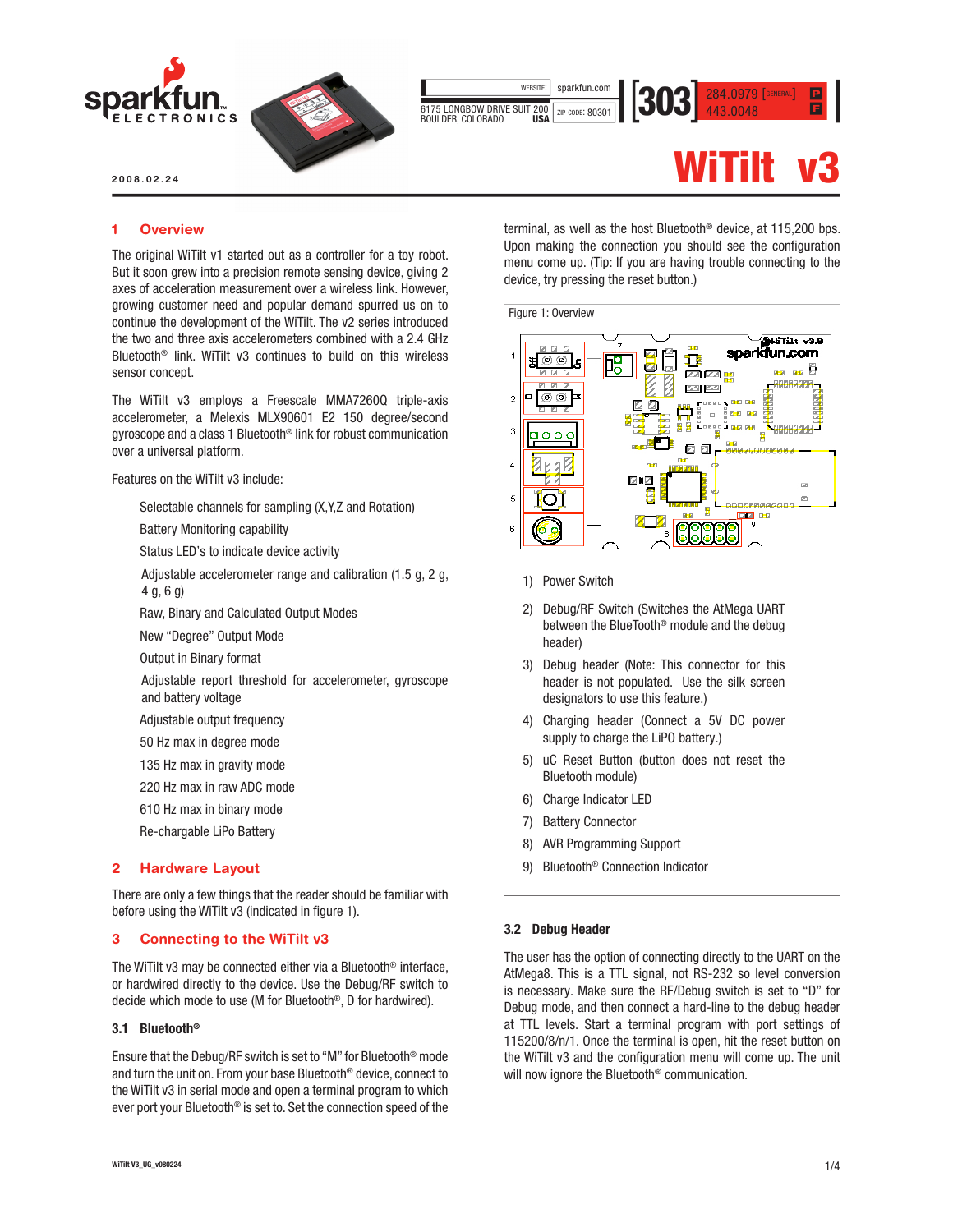## 4 Configuration Menus

## 4.1 Top Menu and Start/Stop

The top-level menu for the WiTilt v3 can be be seen in figure 2. To start the WiTilt v3, just press '1' and values will start pouring out according to the configuration settings. If running the WiTilt for the first time the user must first select the active channels, the display mode, and the output frequency. It is also recommended to calibrate the unit before running the device. Press any key to stop the process.

The Configuration menu shows a list of options available to the user. Many of the options include the current status of the configuration. In the "Active Channels" selection, X, Y, and Z correspond to the accelerometer channels, B indicates that the battery channel is active and R indicates that the Gyro channel is active. If the channels are not active, a '-' will be shown instead.

```
WiTilt v3 Configuration Menu:
 1) Start Tri-Ax detector. 
    (Press any key stop)
 2) Set active channels (XYZBR 
    Active)
 3) Calibrate
 4) Sensor range (1.5 g)
 5) Display mode (Gravity)
 6) Set/View threshold values
 7) Set output frequency
    (130Hz)
Figure 2: Main Menu
```
# 4.2 Active Channel Select

Selection #2 is for setting the active channels that the unit will report. If the channel isn't active, no values will be generated. Pressing '2' from the main menu will enter the active channel select mode. You will be prompted for each channel (X, Y, Z and R) to be set, as well as the battery monitoring channel. The X, Y, and Z channels are for the respective axis on the accelerometer, while the R channel enables the values for the gyroscope. Press 'y' or 'n' to make your selection.

#### 4.3 Calibrate

Press '3' from the main menu to enter calibration mode. Upon entering calibration, the X, Y and Z midpoint and 1 g width ADC count values will be displayed. These values can be used to manually calculate the g values of the axis, as well as the pitch and yaw degrees. (Formulas for the conversions are in the "Calculations" section of this datasheet.) By pressing the spacebar the user will continue on to the calibration process and will be prompted to manipulate the WiTilt device into various positions that maximize and minimize the readings and to press a key upon achieving those values.

Note: Calibration should be performed every time the sensor range is changed. Calculated values that the WiTilt uses depend on the calibration being correct.

#### 4.4 Sensor Range

Press '4' from the main menu to enter the sensor range setting mode. You will be prompted to set the range of the MMA7260Q to  $+/- 1.5$  g,  $+/- 2$  g,  $+/- 4$  g or  $+/- 6$  g. You can also press 'x' to exit without changing the mode.

Note: Calibration should be performed every time the sensor range is changed. Calculated values that the WiTilt uses depend on the calibration being correct.

#### 4.5 Display Mode

Press '5' from the main menu to set the display mode. You will be prompted to select either Gravity mode, Raw ADC mode, Binary Output mode or Degree mode. If Gravity mode is selected, the accelerometer channels (X,Y and Z) will be reported in the number of g's, while the gyroscope channel (R) will be reported in degrees/ second. Battery Voltage will be displayed in Volts while running the unit in Gravity or Degree Mode. In Degree mode, the X and Y angles will be displayed in degrees along with the Rotational value and the Battery value if they are activated (Note: Because the X,Y and Z accelerometer values are required to compute the degrees, all three channels will be activated upon choosing the Degree Output Mode).

Note: Each display mode has a different maximum output frequency. After changing display modes, you should enter the output frequency mode. If the current value is too high for the given display mode, the unit will default to the maximum allowed value.

Raw ADC and Gravity values are output in ASCII format for ease of reading. For example, here's what you can expect to see in Raw mode with all channels active and threshold set to zero:

Inactive channels will simply be omitted from the display, as will any reading that does not meet a preset threshold.

| Figure 3: Raw Data                                                                                                                                                                                                                          |  |
|---------------------------------------------------------------------------------------------------------------------------------------------------------------------------------------------------------------------------------------------|--|
| X=557Y=492Z=747B=782R=493<br> X=559Y=485Z=746B=785R=495<br> X=564Y=499Z=766B=781R=492<br> X=554Y=499Z=766B=781R=485<br> X=558Y=495Z=746B=782R=494<br> X=557Y=506Z=763B=781R=504<br> X=557Y=492Z=747B=781R=498<br> X=560Y=485Z=747B=782R=495 |  |

#### 4.5.2 Binary Output Format

The WiTilt v3 has a 'Binary Mode' feature. In Binary mode, the output will behave much differently than in the Raw ADC or Gravity modes. Once the device is put into the 'Start' mode, the WiTilt v3 in Binary mode will broadcast the 'Ready' string(#R\$) and wait for one of three commands from the host: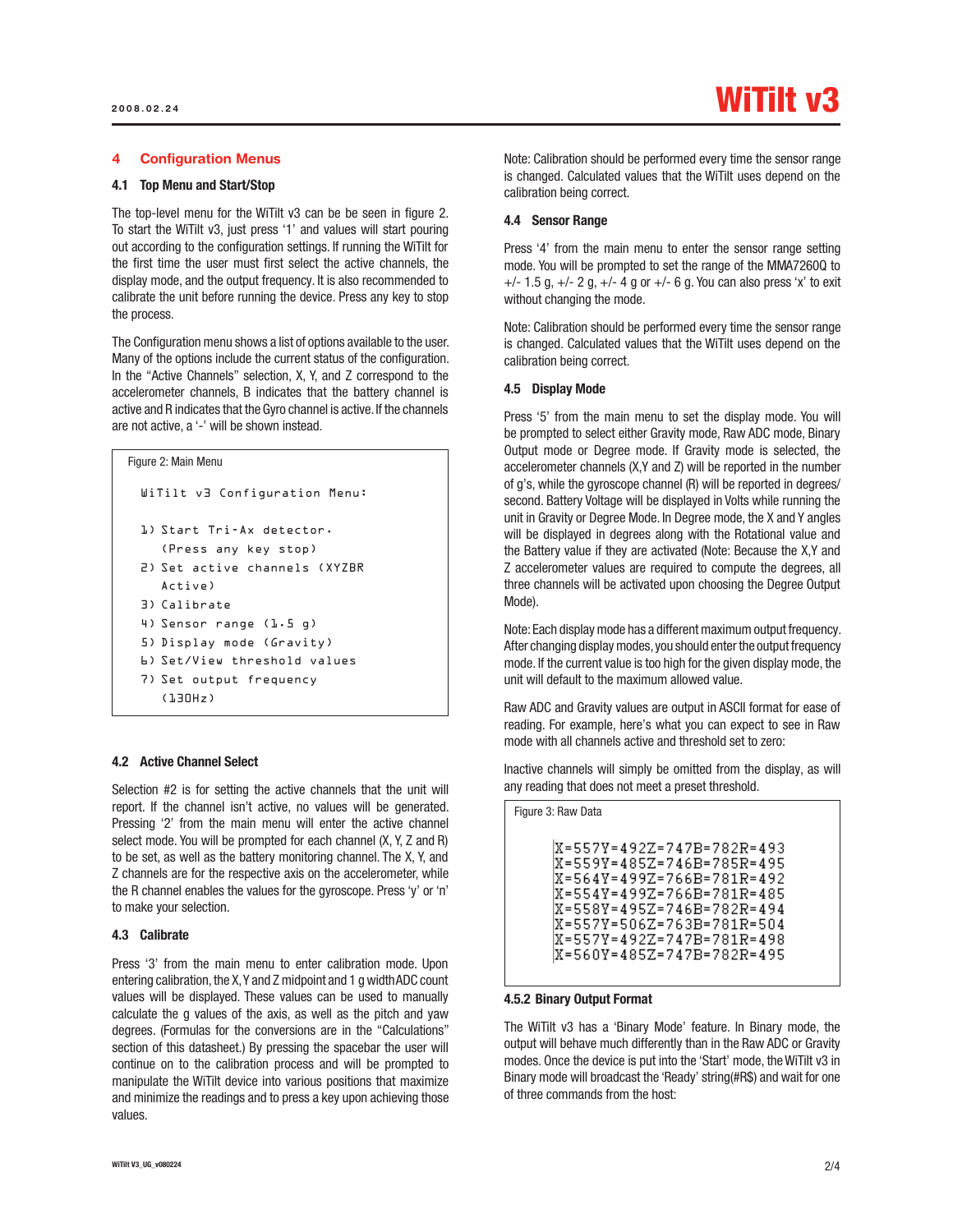- 1) Ready: Sending a capitol 'R' character (0x52) at any time will cause the WiTilt v3 to respond with the 'Ready' string: #R\$ once it has completed all current measurements.
- 2) Abort: Sending an 'A' character (0x41) will cause the WiTilt v3 to stop any data output and respond with the 'Ready' string: #R\$. From here, the space bar may be pressed to return to the main menu.
- 3) Start: Sending an 'S' character (0x53) will cause the WiTilt v3 to respond with the 'Ready' string (#R\$) and then begin to transmit the following data string: (See table 1).

The user should bear in mind that the length of the data can vary depending on the number of active channels. For example, if the X channel is inactive, all following data shift up in the data frame by two bytes.

The threshold setting is also different in binary mode in that a report will still be generated even if it is below the threshold setting, but it will read '1025'. This is to ensure that the data frame is always a known length.

The Sample Number increases with every output and will rollover at 65535. The X,Y,Z and R values are in 16 bit binary form. They are numbers directly returned from the ADC conversion.

### 4.6 Threshold

Press '6' from the main menu to set the threshold values for the device. Setting the threshold prevents the WiTilt from displaying values that are less than the desired threshold limit. For example, by setting the threshold to 0.5g, only accelerations greater than 0.5g will be displayed for the accelerometer axis (the gyroscope threshold is set in degree/second). This is useful if your system is only looking for a certain shock threshold. The threshold for the Battery voltage behaves differently in that, if set, the battery value will only be displayed if it is below the threshold. This is useful if you want to receive a warning when the battery is going low. By returning the threshold to 0.0 g (or 0 deg/sec), all of the values will be reported.

After entering the Threshold setting menu, the user is prompted to enter the desired threshold value for the accelerometer in g's. Press 'i' to increase the threshold value, or 'd' to decrease. The accelerometer threshold has a 0.1 g resolution. The 'x' character may be entered if no change is needed for the accelerometer threshold value.

Next, the user is prompted to enter the gyroscope threshold value. The gyroscope threshold is measured in deg/second, and has a 1 deg/second resolution. Again, press 'i' to increase the threshold, or 'd' to decrease it. To exit the threshold setting mode, press 'x'.

After setting the threshold values for the accelerometer and gyroscope, the threshold value will need to be entered for the battery voltage. The battery threshold is displayed in millivolts, and may be increased or decreased in increments of 100 mV. Remember, the battery value will only be displayed if it is less than the threshold value.

|              | Table 1: Binary Data String: Binary Output Format |
|--------------|---------------------------------------------------|
| Byte         | Description                                       |
| $\bf{0}$     | Start Character - always '#'                      |
| 1            | Data Output Designator - always '@'               |
| $\mathbf{2}$ | Sample Number High Byte                           |
| 3            | Sample Number Low Byte                            |
| 4            | X Axis High Byte                                  |
| 5            | X Axis Low Byte                                   |
| 6            | Y Axis High Byte                                  |
| 7            | Y Axis Low Byte                                   |
| 8            | Z Axis High Byte                                  |
| 9            | Z Axis Low Byte                                   |
| 10           | <b>Battery Value Low Byte</b>                     |
| 11           | <b>Battery Value High Byte</b>                    |
| 12           | R Value High Byte                                 |
| 13           | R Value Low Byte                                  |
| 14           | End Character - always '\$'                       |
|              |                                                   |

Note: Make sure to calibrate the unit before setting a non-zero threshold.

## 4.7 Output Frequency

Press '7' from the main menu to enter the output frequency select mode. You will then be prompted to press 'i' to increase or 'd' to decrease the output frequency in '10' Hz increments.

Each display mode has a maximum output frequency setting: 50 Hz for degree mode, 135 Hz for gravity mode, 220 Hz for Raw ADC mode and 610 Hz for binary mode. You will not be able to exceed the maximum allowed value for the given display mode from the output frequency menu, but it is possible to get an incorrect setting if you don't set the output frequency after changing the display mode.

#### 4.8 Steps for Reliable Operation

A great deal of versatility has been built into the WiTilt v3. As such, it may be possible to get it into a questionable state (though we've taken great pains to see that it won't). To keep everything running as smoothly as possible, please follow this sequence of steps:

- 1) Set the sensor range
- 2) Calibrate the device
- 3) Set the threshold (if any)
- 4) Set the display mode
- 5) Set the output frequency
- 6) Set active channels (this can be any time)
- 7) Go!